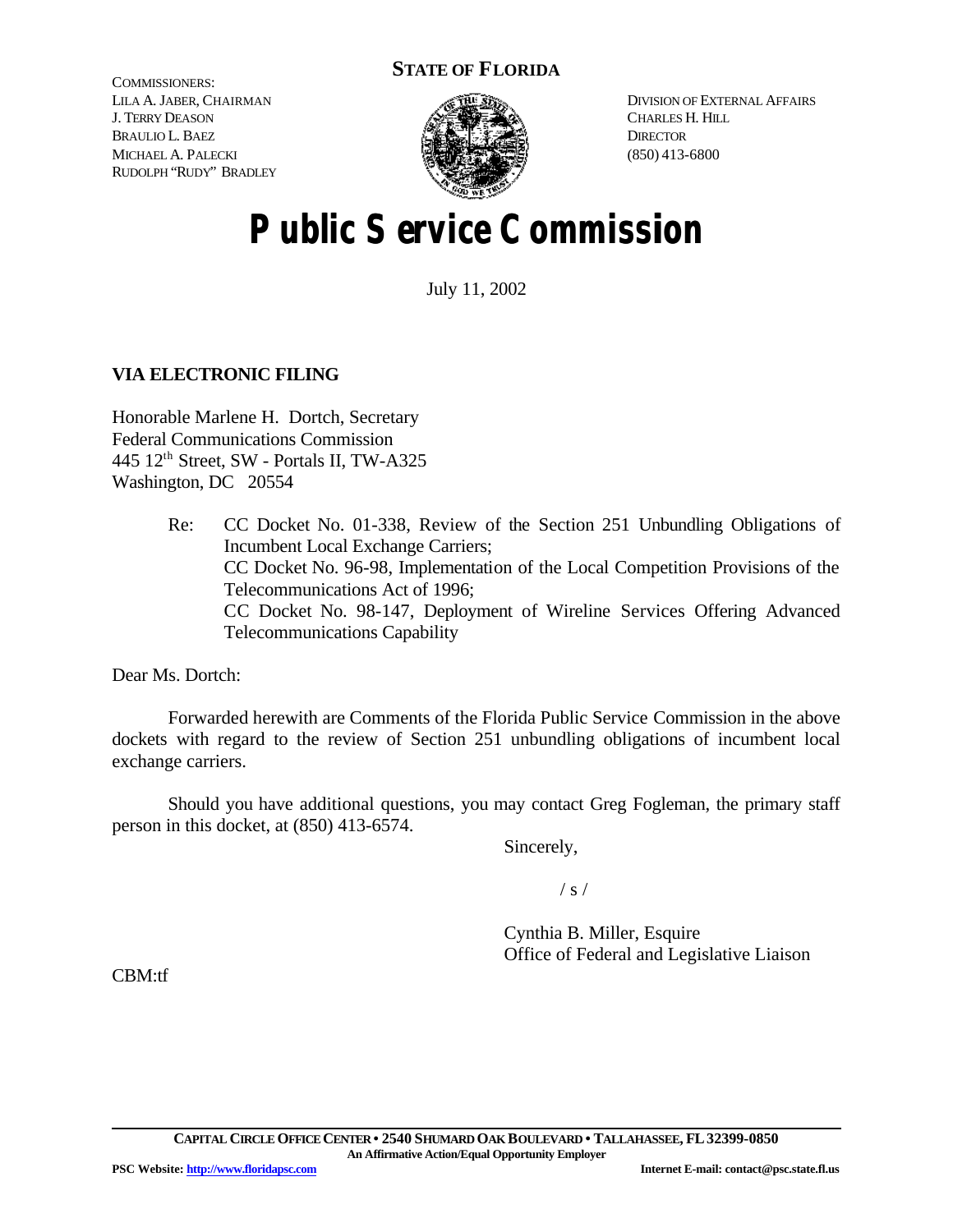## **Before the Federal Communications Commission Washington, D.C. 20554**

| In the Matter of                                                                                                  |                      |
|-------------------------------------------------------------------------------------------------------------------|----------------------|
| Review of the Section 251 Unbundling Obligations                                                                  | CC Docket No. 01-338 |
| of Incumbent Local Exchange Carriers                                                                              |                      |
|                                                                                                                   |                      |
| Implementation of the Local Competition Provisions ) CC Docket No. 96-98<br>of the Telecommunications Act of 1996 |                      |
|                                                                                                                   |                      |
| Deployment of Wireline Services Offering Advanced ) CC Docket No. 98-147<br><b>Telecommunications Capability</b>  |                      |
|                                                                                                                   |                      |

# **REPLY COMMENTS OF THE FLORIDA PUBLIC SERVICE COMMISSION REGARDING THE REVIEW OF SECTION 251 UNBUNDLING OBLIGATIONS OF INCUMBENT LOCAL EXCHANGE CARRIERS**

The Florida Public Service Commission (FPSC) submits these reply comments in response to the Notice of Proposed Rulemaking (FCC01-361) released on December 20, 2001. In this Notice, the Federal Communications Commission (FCC) seeks to identify more precisely how incumbent local exchange carriers (ILECs) should provide network access to requesting carriers on an unbundled basis, pursuant to sections  $251(c)(3)$  and  $251(d)(2)$  of the Telecommunications Act of 1996 (the Act). Such a review of the FCC's rules is particularly timely in light of the D.C. Circuit Court of Appeals recent remand of the unbundling rules.<sup>1</sup>

## **D.C. Circuit Court Decision**

We believe that our initial comments are consistent with, and complementary to, the conclusions ofthe courtand,more broadly, to the positionofmany state commissions and of NARUC. Specifically, the court found that to adopt uniform rules applicable nationwide to almost all elements

<sup>1</sup> U.S. Court of Appeals for the District of Columbia Circuit, *USTA v. FCC*, Argued: March 7, 2002, Decided: May 24, 2002.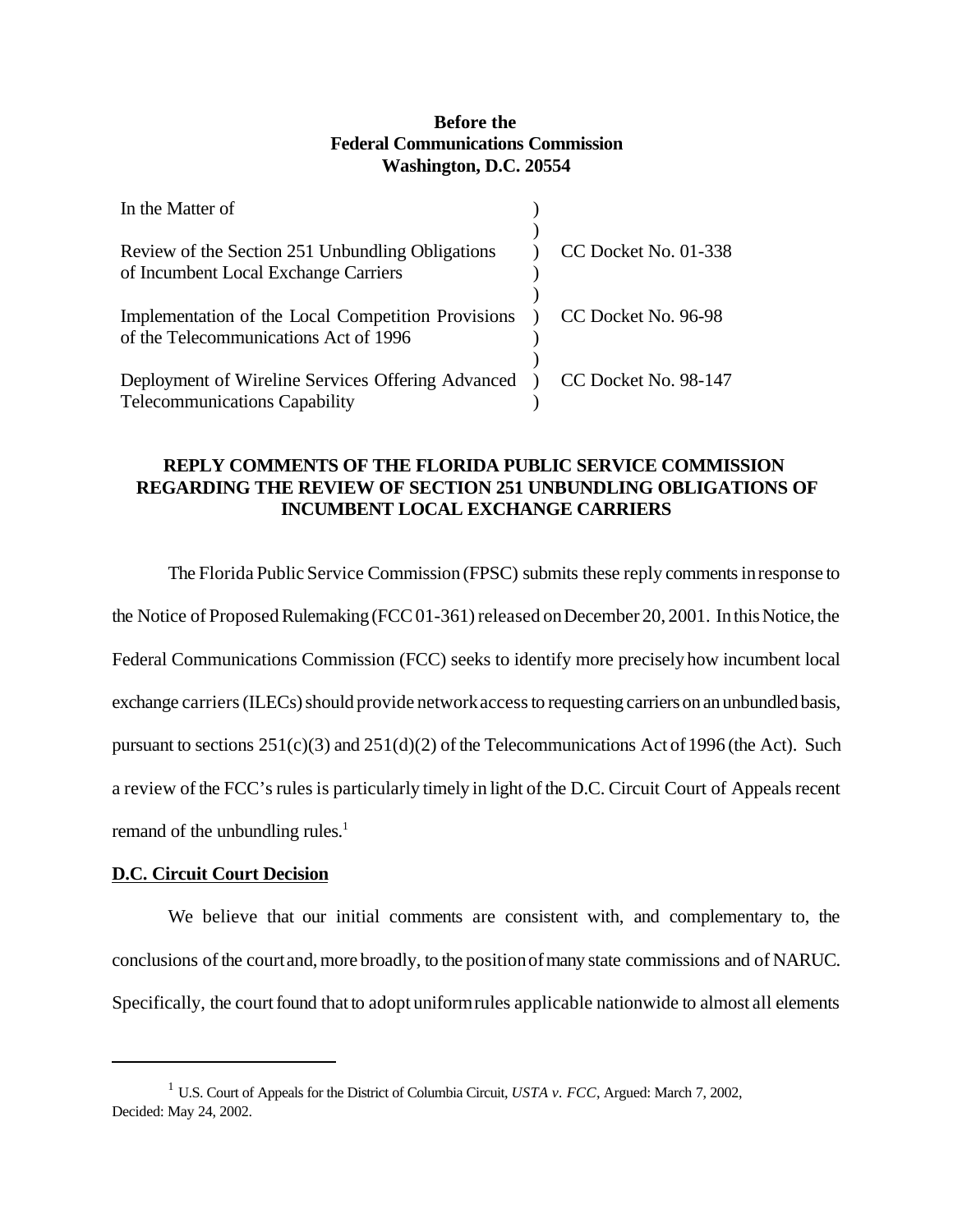Florida Public Service Commission CC Dockets 01-338, 96-98, and 98-147 Page 2

without regard to the state of competitive impairment in any particular marketis inconsistent with the Act. We believe, however, (as stated in our initial comments and in those of the Ohio, Michigan, and Texas Commissions) thatit is the role of the FCC to establish the guidelines for removing or adding UNEs to a national minimal list, in order to provide some level of consistency in the implementation of the Telecommunications Act.

#### **Regional State Commission Workshop**

The FPSC appreciates the complexity of UNE review and the uncertainty on the part of some marketparticipants thatis engendered by decentralizing the decision-making process as it relates to a core listofUNEavailability. However, we strongly believe that markets vary significantly by regions ofthe country and within certainmarket areas withinthose regions. For this reason, we believe that a national approach is limited in its effectiveness to address specific market conditions. By providing greater flexibility to the states to address specific market conditions, markets can be made more responsive and effective. In order to provide some degree of comfort to market participants, the FPSC believes that the state commissions, the industry, and the FCC should work together to establish a general framework under which some degree of uniformity can be maintained while providing necessary flexibility to states to address specific market conditions.

The FPSC suggests that the FCC, at a minimum, proceed to conduct a series of regional state commissionworkshops to identify relevant geographic areas, market criteria, capacity or capability criteria, and any other relevant factors that states may be suited to address. Such workshops could be similar to those used to address performance standards issues in Chicago and Dallas. From those workshops, the FCC could then establish a set of general rules and guidelines to aid states in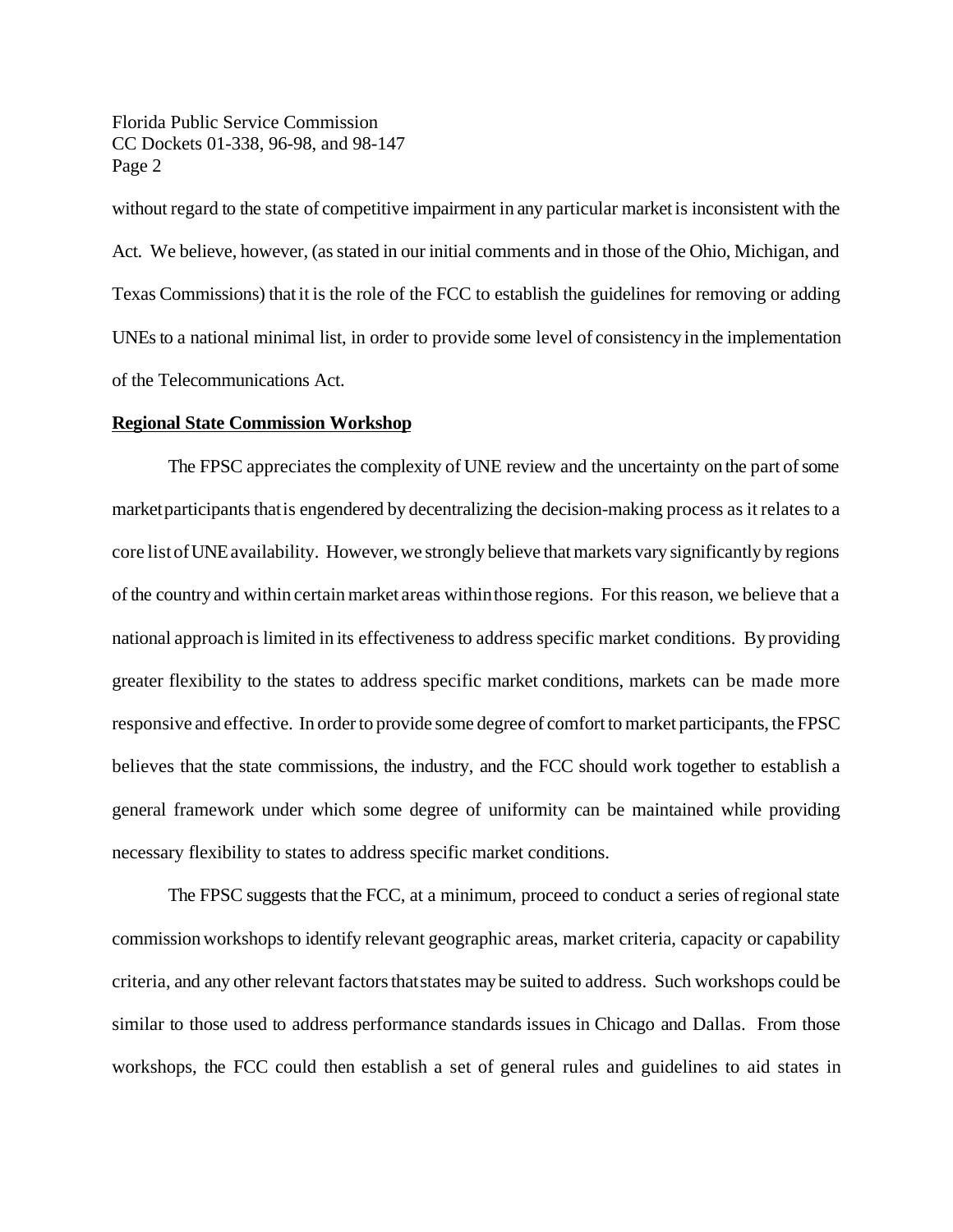Florida Public Service Commission CC Dockets 01-338, 96-98, and 98-147 Page 3

determining how and when to add or remove UNEs to the core national list. The FPSC is willing to provide a venue for a southeastern states workshop if requested.

#### **States' Role**

The FPSC maintains that state commissions are in a better position to implement both federal unbundling standards and corresponding state law, and should thus retain the opportunity to require unbundling beyond the national minimum list. The FPSC contends that should the FCC eliminate certain unbundled network elements (UNEs) from the national minimum list, state commissions should retain authority to require additional UNEs (including those removed from the FCC's national minimum list), if warranted by the specific market conditions within a state, in compliance with the requirements of section 251 of the Act.

As part of our existing responsibilities, the FPSC has recently established an Office of Market Monitoring and StrategicAnalysis. It is responsible for assessing markets and recommending solutions if market failures are detected. We believe that this newly created office could assist the FCC in establishing the appropriate levels of granularity for specific elements as well as for determining the criteria forremoval ofspecific elements from the national minimal list. Should rules be adopted in this regard, we envision that this office would play a critical role in their implementation.

#### **Conclusion**

The FPSC believes that a state commission should continue to have authority to require more stringent unbundling obligations, when necessary, in accordance with  $\S$  251(d)(3) of the Telecommunications Act. The FCC is not well suited to determine the appropriate level of granularity withina state to require unbundling and should only promulgate relatively broad rules that would allow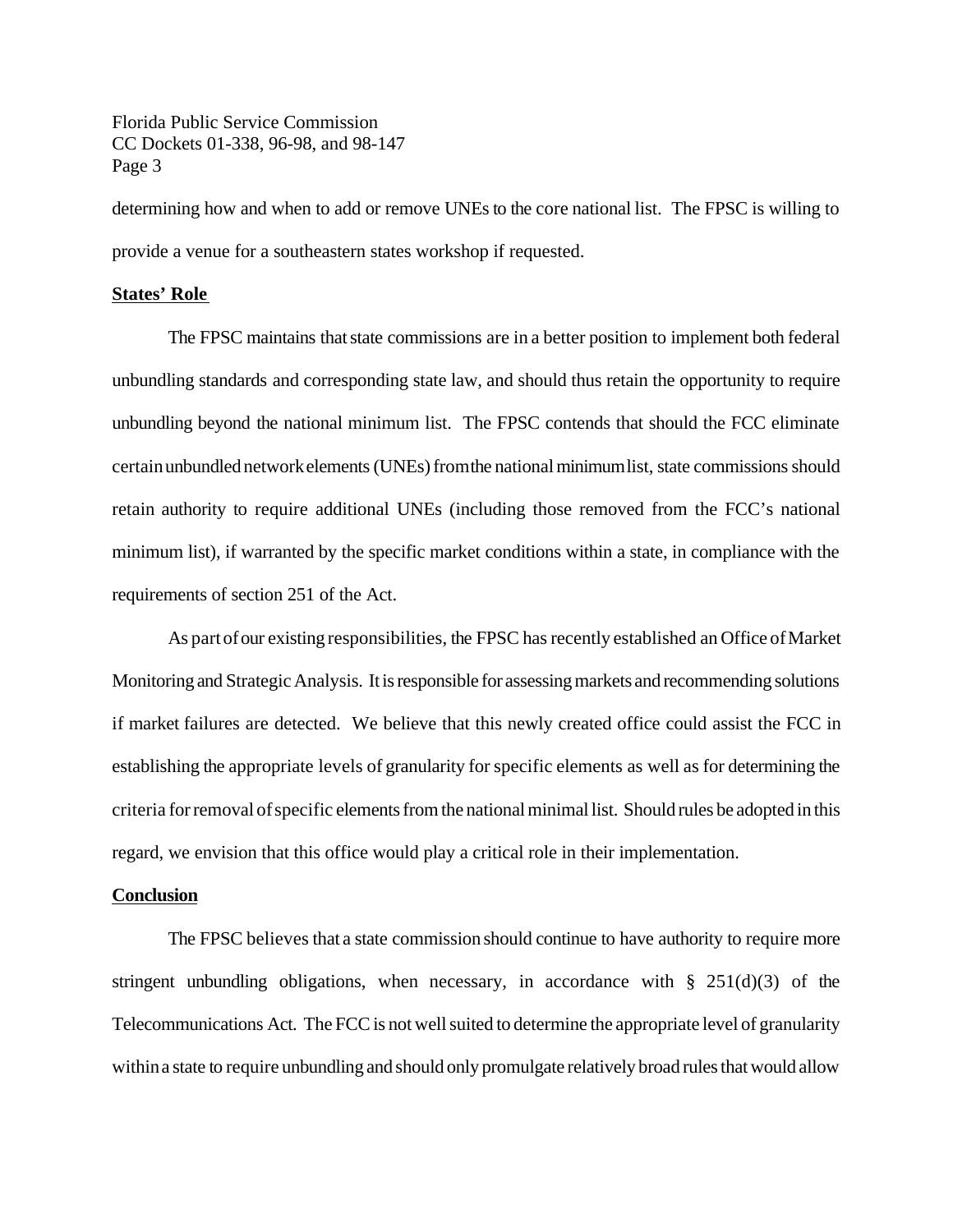Florida Public Service Commission CC Dockets 01-338, 96-98, and 98-147 Page 4

greater flexibility for state commissions to address these issues. Specifically, states are most familiar with conditions within their borders, including the level of competition and the system of retail price regulation that applies to the incumbent. In addition, states generally are able to evaluate factual disputes through procedures thatinclude discovery, sworn testimony, and cross-examination. To this end, the FPSC supports the comments of the Ohio, Michigan, and Texas Commissions. In addition, the FPSC believes there is merit to holding a Federal-State regional workshops on this important topic.

Respectfully submitted,

Cynthia B. Miller, Esquire Office of Federal and Legislative Liaison

FLORIDA PUBLIC SERVICE COMMISSION 2540 Shumard Oak Boulevard Tallahassee, Florida 32399-0850 (850) 413-6082

DATED: July 11, 2002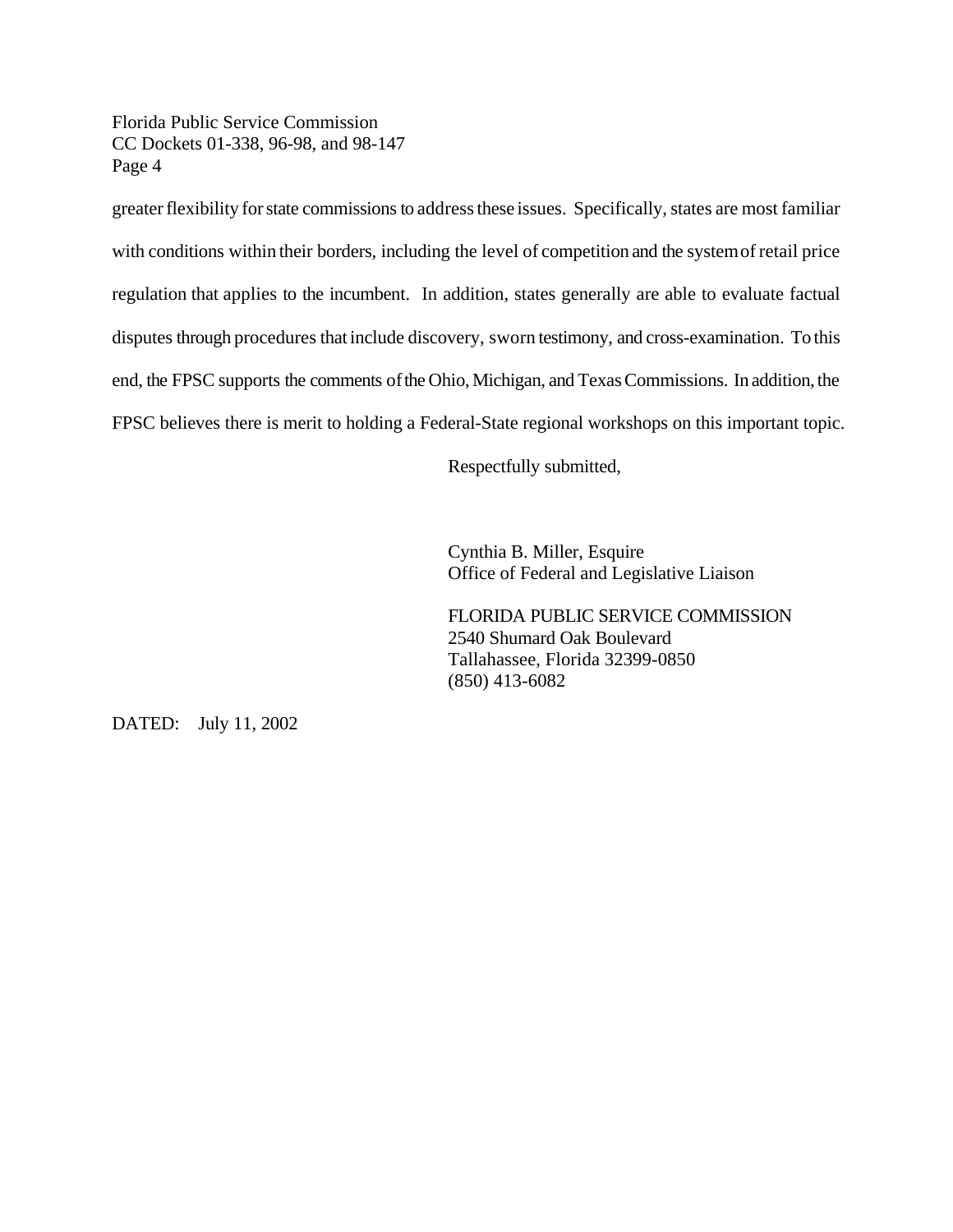# **Before the Federal Communications Commission Washington, D.C. 20554**

| In the Matter of                                                                                                  |                                 |
|-------------------------------------------------------------------------------------------------------------------|---------------------------------|
| Review of the Section 251 Unbundling Obligations<br>of Incumbent Local Exchange Carriers                          | CC Docket No. 01-338            |
| Implementation of the Local Competition Provisions of ) CC Docket No. 96-98<br>the Telecommunications Act of 1996 |                                 |
| Deployment of Wireline Services Offering Advanced<br><b>Telecommunications Capability</b>                         | $\bigcirc$ CC Docket No. 98-147 |

# CERTIFICATE OF SERVICE

I hereby certify that a true and correct copy of the foregoing comments will be mailed to the

persons on the attached list.

 $/ s /$ 

\_\_\_\_\_\_\_\_\_\_\_\_\_\_\_\_\_\_\_\_\_\_\_\_\_\_\_\_\_\_\_ CYNTHIA B. MILLER Office of Federal and Legislative Liaison

FLORIDA PUBLIC SERVICE COMMISSION 2540 Shumard Oak Boulevard Tallahassee, Florida 32399-0850 (850) 413-6082

DATED: July 11, 2002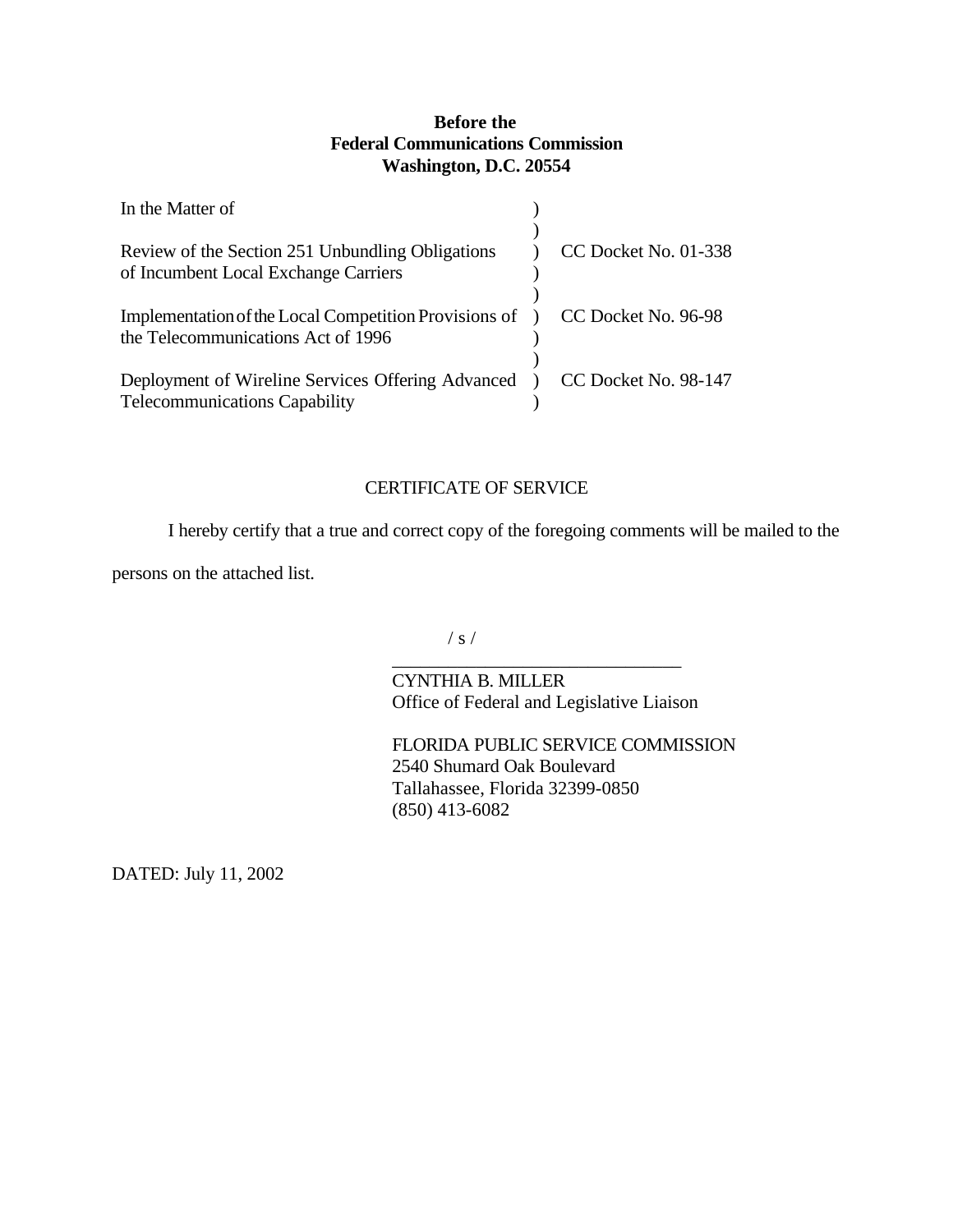### **Service List**

The Honorable Michael Powell, Chairman Federal Communications Commission 445 Twelfth St., SW, Rm. 8-B201 Washington, D.C. 20554

The Honorable Michael J. Copps, Commissioner Federal Communications Commission 445 Twelfth St., SW, Rm. 8-A302 Washington, D.C. 20554

Qualex International The Portals, 445 - 12th Street SW Rm CY-B42 Washington, DC 20554

The Honorable Nanette G. Thompson, Chair Regulatory Commission of Alaska 1016 W. 6<sup>th</sup> Ave., Ste. 400 Anchorage, AK 99501

Peter A. Pescosolido Connecticut Dept. of Public Utility Control 10 Franklin Square New Britain, CT 06051

Jennifer A. Gilmore Indiana Utility Reg. Commission 302 W. Washington St., Ste. E306 Indianapolis, IN 46204

Joel B. Shifman, Esq. Maine Public Utilities Commission 242 State St., State House, Station 18 Augusta, Maine 04333-0018

The Honorable Bob Rowe Montana Public Service Commission 1701 Prospect Avenue/P.O. Box 202601 Helena, MT 59620-2601

Jeff Pursley Nebraska Public Service Commission 300 The Atrium, 1200 N. St./P.O. Box 94927 Lincoln, Nebraska 68508

The Honorable Kathleen Q. Abernathy, **Commissioner** Federal Communications Commission 445 Twelfth St., SW, Rm. 8-B115 Washington, D.C. 20554

The Honorable Kevin J. Martin, Commissioner Federal Communications Commission 445 Twelfth St., SW, Rm. 8-A204 Washington, D.C. 20554

Mary E. Newmeyer Federal/Congressional Affairs Alabama Public Service Commission 100 N. Union St., Ste. 800 Montgomery, AL 36104

Lori Kenyon, Common Carrier Specialist Regulatory Commission of Alaska 1016 W. 6<sup>th</sup> Ave., Ste. 400 Anchorage, AK 99501-1693

Earl Poucher, Legislative Analyst Office of Public Counsel 111 W. Madison St., Rm. 812 Tallahassee, FL 32399-1400

Larry M. Stevens Iowa Utilities Board 350 Maple St. Des Moines, IA 50319

Nancy Zearfoss, Ph.D. Maryland Public Service Commission  $6$  Saint Paul St.,  $16<sup>th</sup>$  Floor Baltimore, MD 21202-6806

Mike H. Lee Montana Public Service Commission 1701 Prospect Ave./P.O. Box 202601 Helena, MT 59601-2601

Charles Bolle, Policy Adviser Nevada Public Utilities Commission 1150 E. William St. Carson City, NV 89701-3105